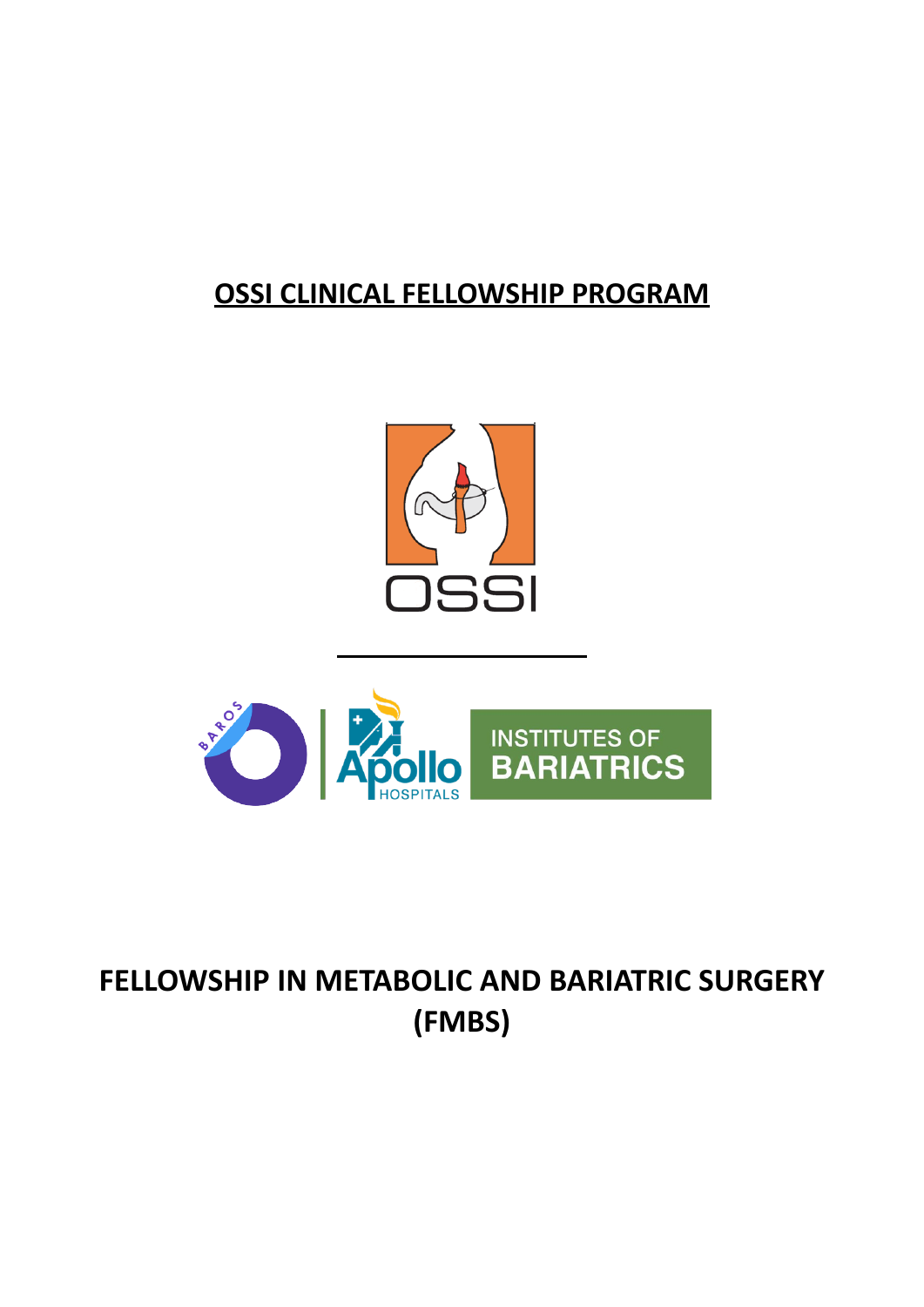# **Fellowship in Metabolic & Bariatric Surgery**

OSSI in 2019, has launched its own fellowship program in Metabolic & Bariatric Surgery (FMBS). A Fellowship committee is formed to formulate the syllabus and curriculum. All those members and non-members including international surgeons who fulfil the guidelines and criteria laid down by the Fellowship committee will be eligible to apply for the fellowship program. However, the candidate has to complete the membership formalities before applying for FMBS.

All certified "Center of Excellence" hospitals will be running one year clinical fellowship program every year. One eligible candidate's application will be forwarded to the respective participating hospital before the end of March every year. The candidate is expected to read and follow the guidelines below and submit all required documents online at the end of the term. Successful fellows will be felicitated during the following annual OSSICON after the board's clearance.

#### **Core Curriculum for Obesity & Metabolic Surgery Society of India Clinical Fellowship Training**

#### I. **CLINICAL AND TECHNICAL EXPERIENCE**

Fellows in the department are required to provide outstanding evidence based clinical care to bariatric patients while advancing the future of medicine through innovative research.

#### A. **Surgical Operation Requirements**

In order to meet the designation of comprehensive training, fellows must be exposed to more than one type of weight loss operation and participate in at least 50 weight loss operations. The fellow should have assumed the role of primary surgeon in at least 10% of cases, defined as having performed the key components of the operation.

There should be a minimum of 10 bypass operations (Roux – En-Y gastric bypass or One Anastomosis Gastric Bypass / other bypasses); a combined total of at least 10 Restrictive operations (sleeve gastrectomy and/or restrictive procedures); 5 revisional procedures or complications; and exposure to and/or extensive teaching of bariatric-specific emergency procedures (leaks, bowel obstructions, internal hernias, intussusceptions, gastrointestinal haemorrhage and ulcers), as deemed adequate by the program director to establish competence in managing these complications. Fellows should also have an exposure to endoscopy ( attested by the Gastroenterology Consultant ).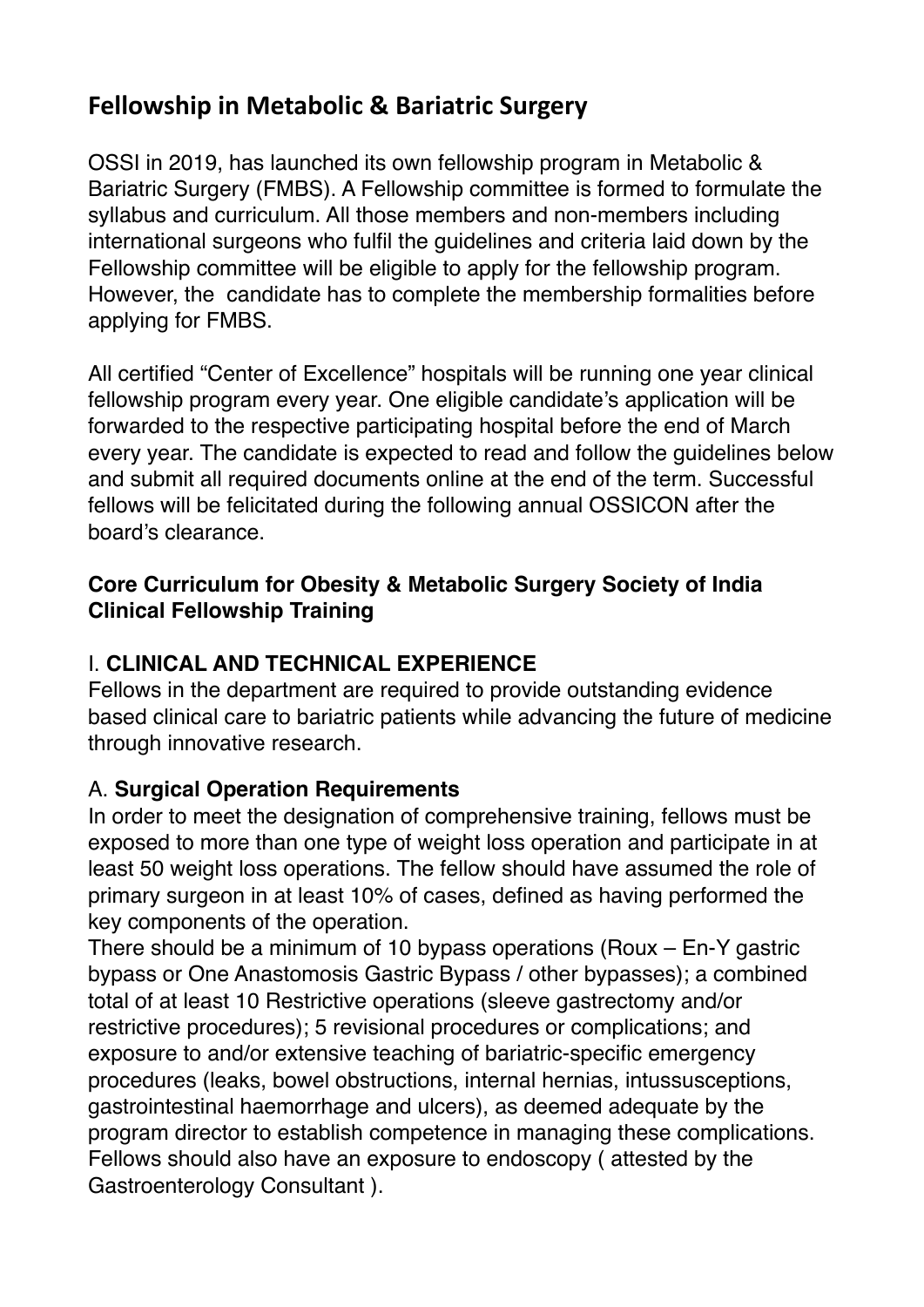## B. **Evaluation Requirements**

The fellow will participate in 50 patient preoperative evaluations, 50 postoperative in-patient management encounters, and 50 postoperative outpatient follow-up evaluations. All the evaluation requirement must be documented.

#### C. **Performance Assessment Synopsis**

The Program Director will be responsible for conducting at least one fellow performance assessment interviews ( theory & clinical) and provide the FMBS committee with outcome of the meeting.

#### II. **COGNITIVE EXPERIENCE**

In addition to the clinical and technical experience detailed below, it is expected that the fellow will also participate in non-clinical educational endeavours. These activities must be documented and validated by the Program Director.

#### A. **Didactic Educational Sessions**

The fellow must document that they participated in all the meetings. Online Sign-Off Sheet can be used for this required documentation. The didactic sessions may include ASMBS bariatric textbook review sessions, journal clubs, peer-review conferences, and resident teaching rounds. The following topics must be covered:

- 1. Epidemiology of Obesity
- 2. History of Bariatric Surgery
- 3. Physiology and Interactive Mechanisms in Morbid Obesity
- 4. Preoperative Evaluation of the Bariatric Patient
- 5. Psychology of the Morbidly Obese Patient
- 6. Essentials of a Bariatric Program
- 7. Postoperative Management of the Bariatric Patient
- 8. Laparoscopic Vs Robotic Vs Reduced Port / SILS Techniques
- 9. Laparoscopic Sleeve Gastrectomy
- 10. Other Restrictive Operations
- 11. Roux-En-Y Gastric Bypass
- 12. One Anastomosis Gastric Bypass
- 13. Other Malabsorptive Surgeries
- 14. Revisional Weight Loss Surgery
- 15. Managing Intraoperative and Postoperative Complications
- 16. Nutritional Considerations & Deficiencies
- 17. Obesity in Childhood and Adolescence
- 18. Outcomes of Bariatric Surgery
- 19. Role of Endoscopy in Bariatric Surgery
- 20. Documentation and Scientific writing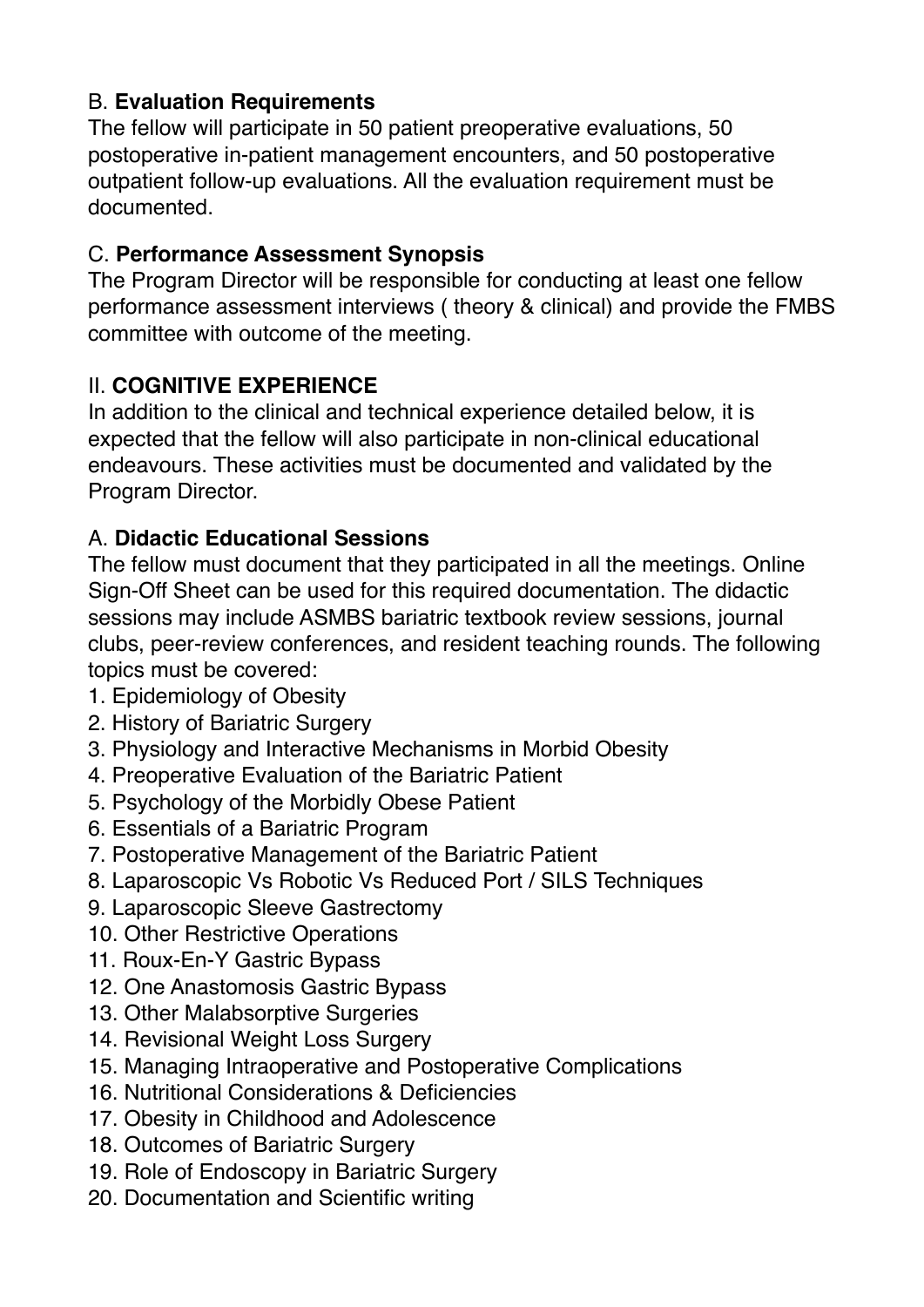- 21. ERAS in Bariatric Surgery
- 22. Bariatric Emergencies
- 23. Special Considerations ( GERD, NASH, Hernia, etc)

#### B. **Audit Meeting Requirements**

Fellows are expected to participate in at least quarterly morbidity and mortality, including quality improvement and peri-operative management meets. Participation must be documented.

#### C. **Research Requirements**

Fellows are expected to conduct research and are expected to complete at least one clinical and/or research project during the fellowship and submitted to FMBS project director. The research project need to be presented in the OSSI national conference OSSICON or accepted for publication in the journal to which it will be submitted.

#### D. **Multidisciplinary Requirements**

Fellows are expected to participate in regular bariatric multidisciplinary meets. They also must attend OSSICON during their fellowship tenure and at least one patient support group and one patient educational seminar every quarter.

## III. **ELIGIBILITY CRITERIA**

- •Post MS / DNB General Surgery candidate with at least 3 years experience having sufficient skills in basic and intermediate laparoscopic surgery including fundoplication, herniaoplasty and stapled bowel anastomosis.
- •Post MCh / DNB GI surgery having sufficient experience and skills in basic and intermediate laparoscopic surgery including fundoplication, herniaoplasty and stapled bowel anastomosis.
- International Fellow Completion of the post graduation training in Upper GI Surgery having sufficient skills in basic and intermediate laparoscopic surgery including fundoplication, herniaoplasty and stapled bowel anastomosis.
- •A fully completed application form with all required education and registration certificates. International students are required to apply for temporary registration through the program director to be eligible to get admission for the course.

#### IV. **FELLOWSHIP GUIDELINES**

- All certified "Center of Excellence" hospitals will be running one year clinical fellowship program every year.
- •A fully completed application form along with supporting documents of adequate qualification and experience to be submitted online.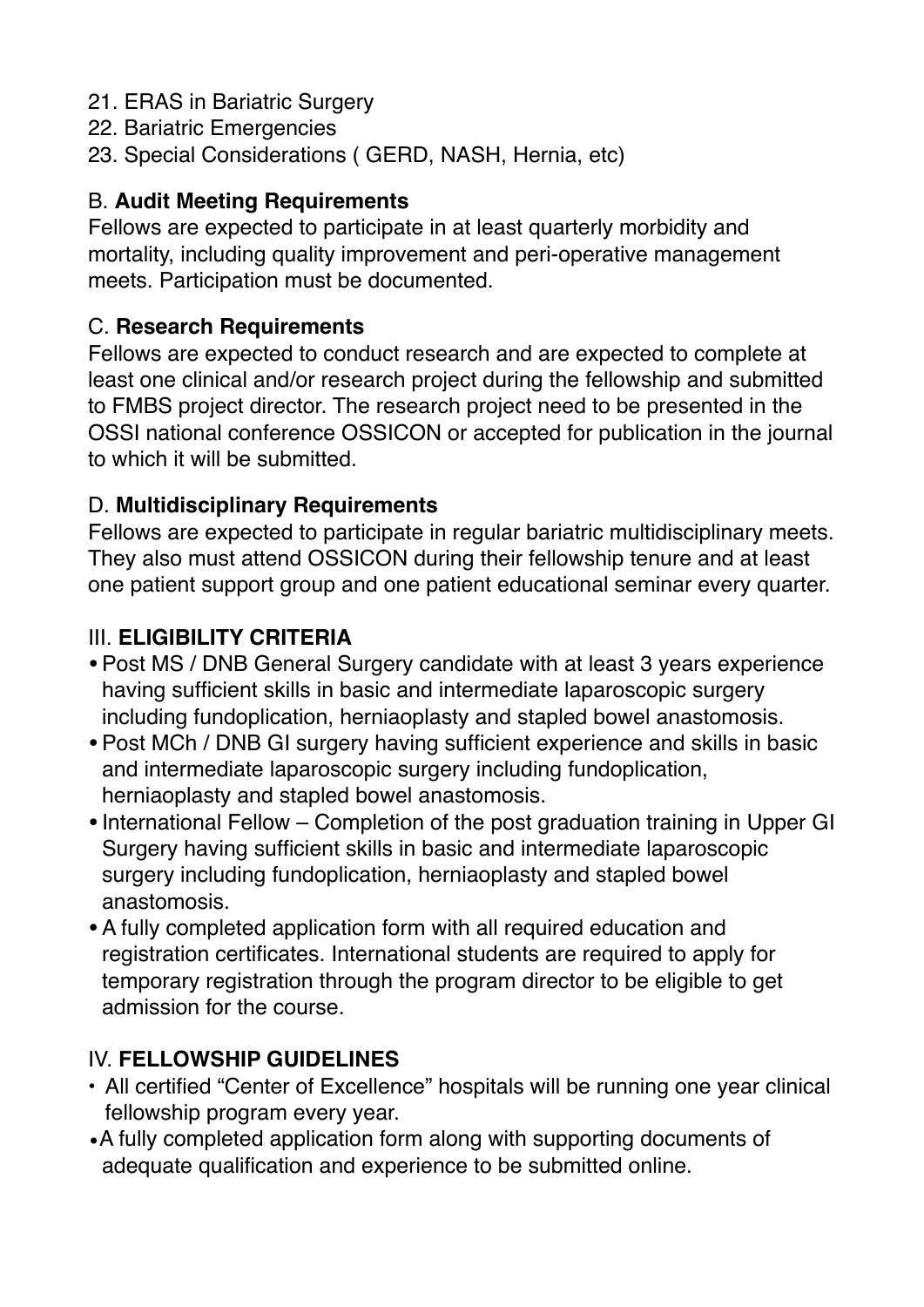- Candidates will be applying with 2 choices of available centres. Once cleared, the candidate will be completing the course as per the core curriculum.
- The candidate is expected to submit his logbook online at regular intervals for assessment of the program director. After the completion of the course, the FMBS committee will be assessing the logbook for final approval.
- The candidate will also be submitting his literature review and research articles by the end of the deadline after assessment of the project director.
- The fellow will be assessed based on his clinical performance by the program director, review of literature and thesis, but external examiners, theory examination, viva examination, and abstract presentation at OSSICON. All the assessments will be assessed by different assessors.
- Successful candidates will be felicitated during the annual OSSICON

#### V. **FELLOWSHIP PERIOD**

- •A typical fellowship will be for one year duration. The announcement of candidate will be latest by 15 December for that calendar year.
- •The fellowship course will commence from 1 Jan 31 Dec of the following year. A period of 15 days grace period for joining will be allowed for candidate provided a valid reason has been intimated to the program director duly by email.
- •A grace period of 15 days will be given for completion of any pending requirements if any additional correction is requested by the examiners after submission. The FMBS committee should be able to access the fellow's completed logbook and the final online evaluation sheets to arrive at clearance of the course. Any delay beyond the examination dates during OSSON, will not be entertained and the candidate will not be allowed to sit for exams.
- Candidates who fail to complete the assessment on time will have to appear for an alternative date announced by the FMBS committee which will not be less than three months from the time off annual OSSICON.

#### VI. **EXAMINATION**

- •Examination will be held during annual OSSICON. Examination will be theory based as multiple choice questions and viva by international faculty
- •All assessment materials like review of literature, thesis and logbook will be submitted by the candidate online for assessment.
- •Scoring will be for a total of 500 marks. 100 marks for clinical performance, 100 marks for research, 100 marks for review of literature, 100 marks for theory, 50 marks for viva and 50 marks for abstract presentation. All assessments will be done online by the examiners including the theory and viva examination scoring.